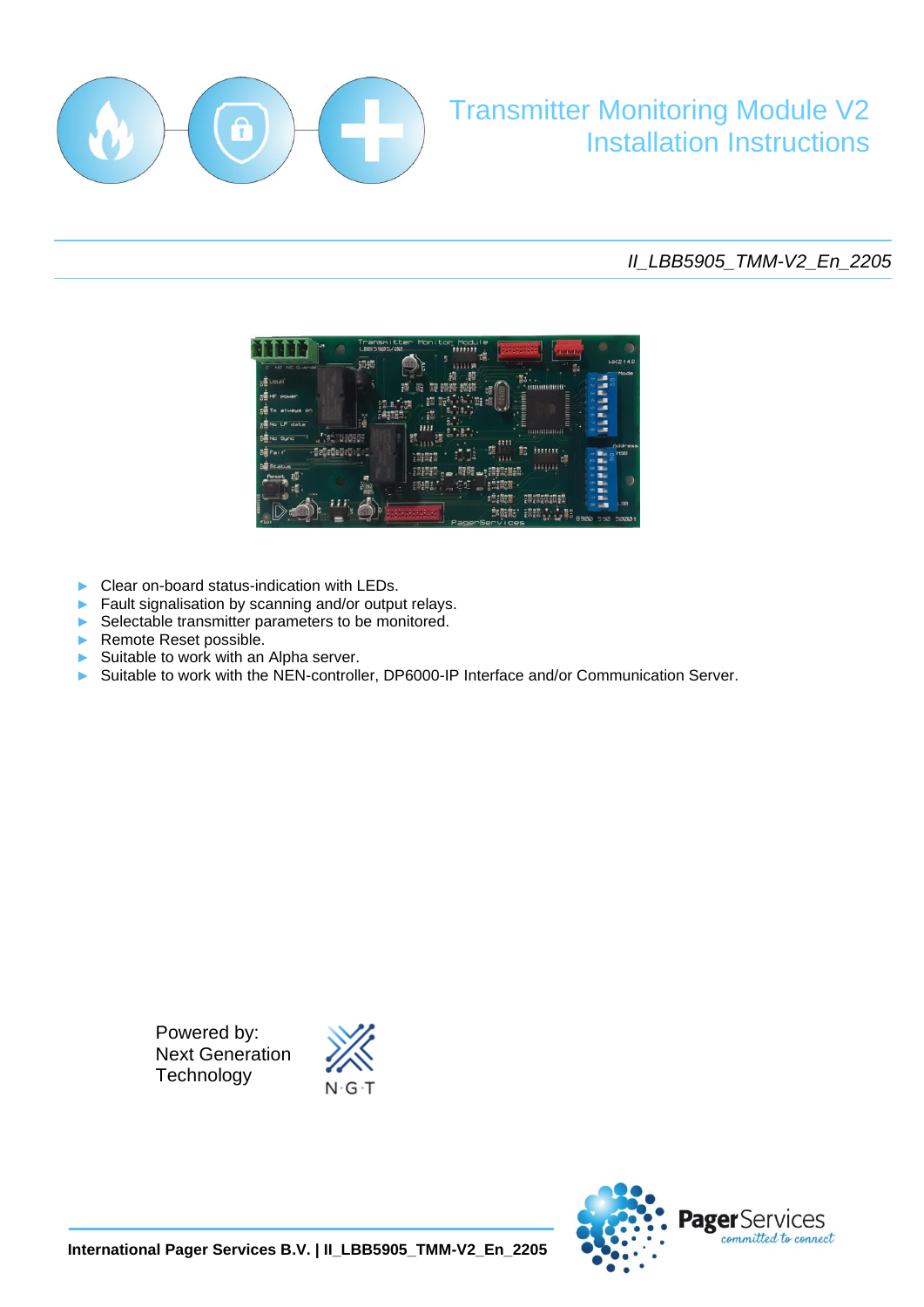

# **Table of contents**

| 1.1   |  |
|-------|--|
| 1.2   |  |
| 1.3   |  |
| 1.3.1 |  |
| 1.4   |  |
| 1.5   |  |
| 1.5.1 |  |
| 2     |  |
| 2.1   |  |
| 3     |  |
| 3.1   |  |
| 3.2   |  |
| 4     |  |
| 4.1   |  |
| 4.2   |  |
| 4.3   |  |
| 4.4   |  |
| 4.4.1 |  |
| 4.4.2 |  |
| 4.5   |  |
| 4.6   |  |
| 4.7   |  |
| 5     |  |
| 5.1   |  |
| 5.2   |  |
| 5.2.1 |  |
| 5.2.2 |  |
| 5.3   |  |
| 5.3.1 |  |
| 5.3.2 |  |

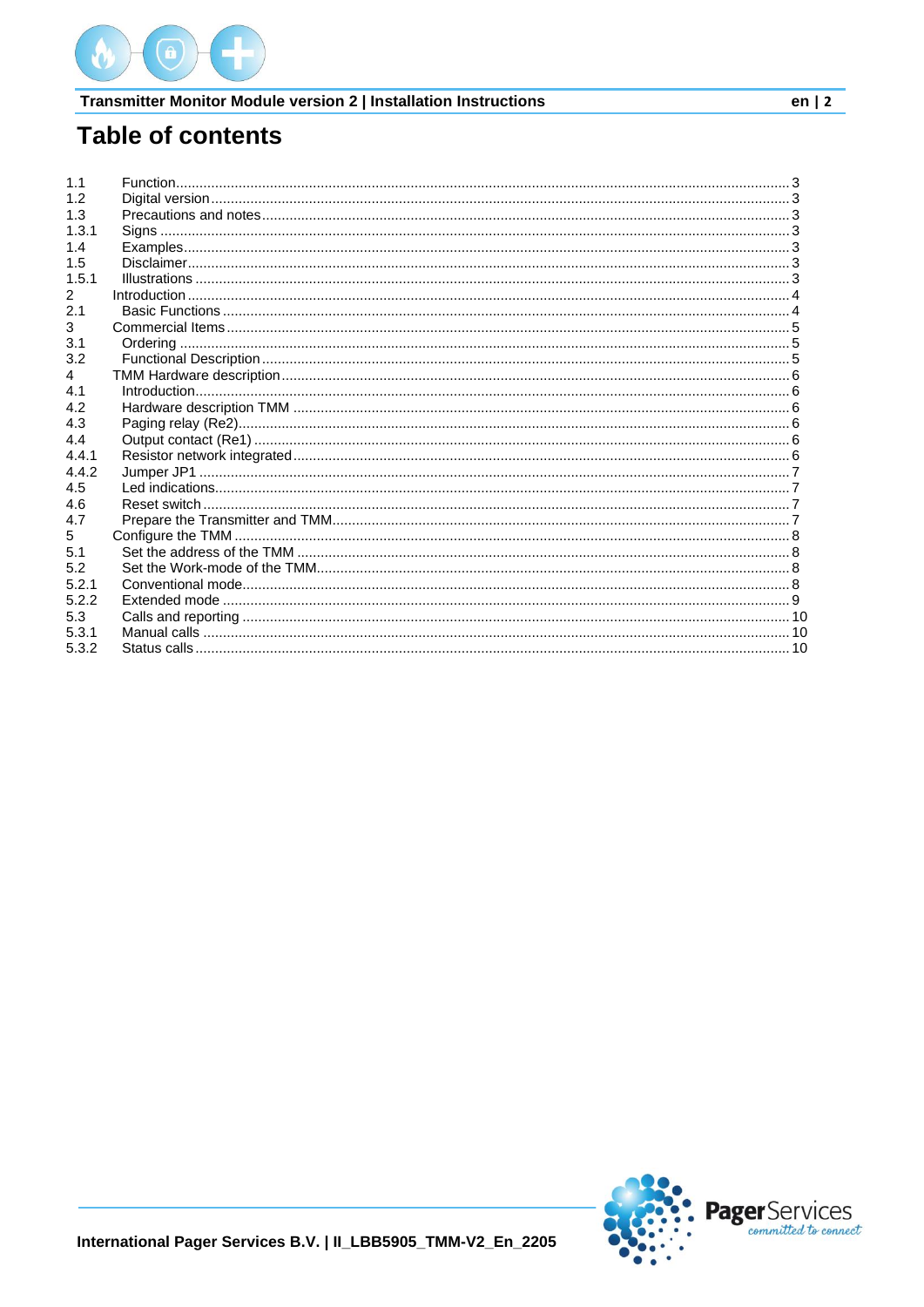

## **About this manual**

#### <span id="page-2-0"></span>1.1 Function

These Installation Instructions gives the install engineers the necessary information to install and configure the Transmitter Monitor Module version 2, to be used in a DP6000/PS6000 concept as defined for the Philips/Bosch/Atus paging and Personal Security product range.

#### <span id="page-2-1"></span>1.2 Digital version

The Installation manual is also available as a digital file (Adobe Portable Document File, PDF). When the PDF refers to a location that contains more data, you can click the text to go there.

#### <span id="page-2-2"></span>1.3 Precautions and notes

The Installation manual uses 3 levels of precaution. The precaution shows the result of not obeying the instructions. These are the types:

- 1. Note A note gives more data.
- 2. Caution If you do not obey the caution, you can cause damage to the equipment.
- 3. Warning If you do not obey the warning, you can cause personal injury or severe damage to the equipment.

#### <span id="page-2-3"></span>1.3.1 Signs

The Installation and User Instructions shows each caution, warning and danger with a sign. The sign shows the result of not obeying the instructions.



Warning: General sign for cautions warnings and dangers.



Caution: Risk of electrical shock.



Note: The general sign for a note.

#### <span id="page-2-4"></span>1.4 Examples

The manual contains numerous examples, for instance in the form of screen shots. Please note that the examples may differ more or less from you situation, depending on version differences, settings, configuration details, resolution, etc.



Note: The screenshots shown in this manual may appear different on your PC, depending on windows version, configuration, etc. etc. In some cases the steps may even be slightly different than described. It might also be possible that there are alternative ways that are not described in this manual.

#### <span id="page-2-5"></span>1.5 Disclaimer

International Pager Services B.V. reserves the right to change data and/or specification of any equipment or software mentioned in this publication without prior notice. Although every effort is made to ensure that the information in this publication is accurate and correct, International Pager Services B.V. is not responsible for damage arising from its misuse.

This publication contains proprietary information, which is protected by copyright. All rights are reserved. No part of this document may be photocopied, reproduced or translated to another language without the prior written consent of International Pager Services B.V.

#### <span id="page-2-6"></span>1.5.1 Illustrations

The illustrations in this manual are indicative only and may differ depending on:

- The operating system.
- The version of the application software.
- The activated language on the PC.

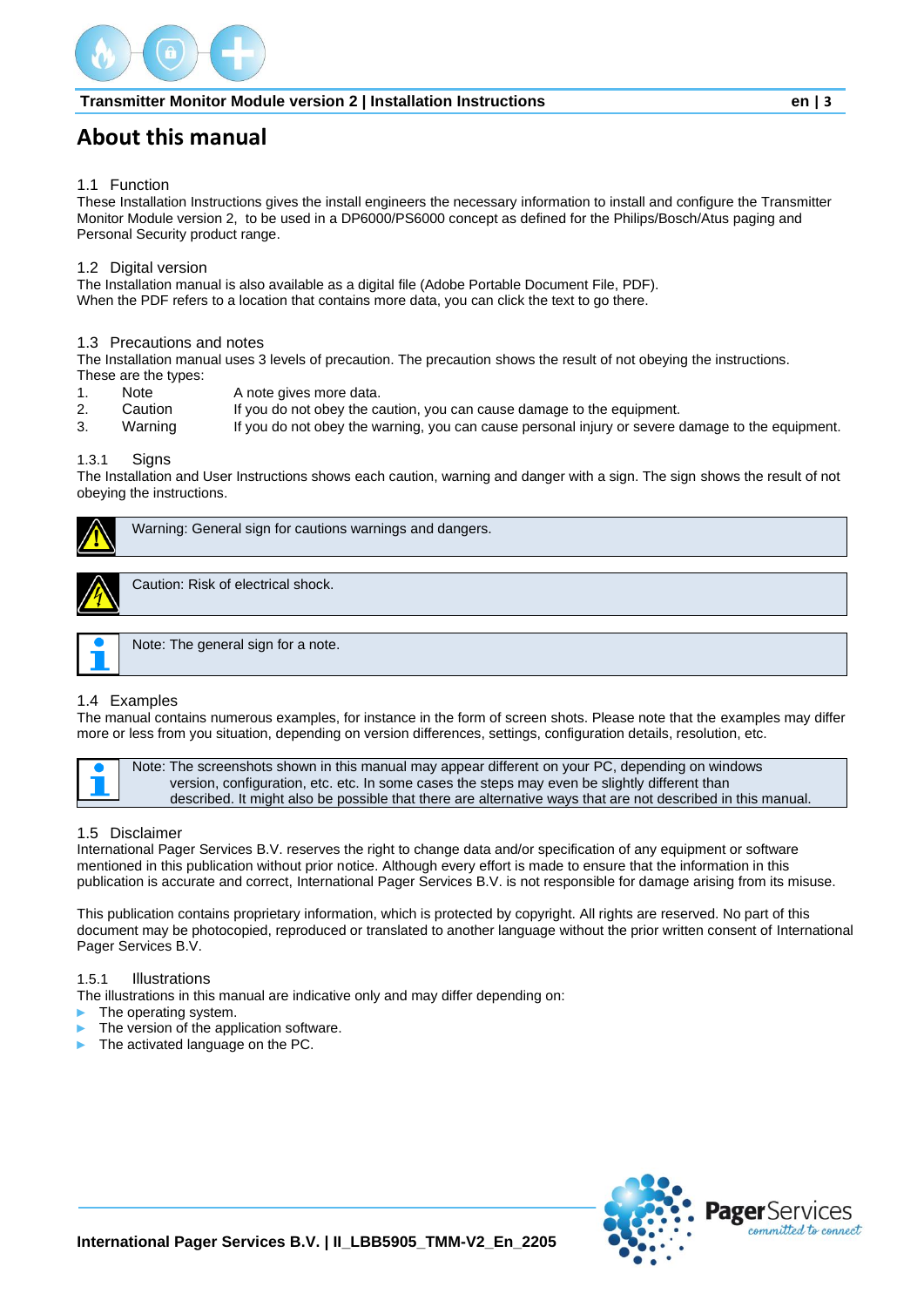

- <span id="page-3-0"></span>2 Introduction
- ► The 'Transmitter Monitor Module version 2' (TMM) can be used in to monitor the technical performance of system transmitters.
- ► Designed as successor of TMM type WSP-DD-40971.
- <span id="page-3-1"></span>2.1 Basic Functions
- ► Clear on-board transmitter status-indication with LEDs.
- Fault signalisation by scanning and/or via a fault relays RE1 (output contact).
- The transmitter parameters to be monitored can be selected.
- Remote Reset via a special call is possible.
- Suitable to work with an Alpha server.
- ► Suitable to work with the NEN-controller, DP6000-IP Interface and/or Communication Server.

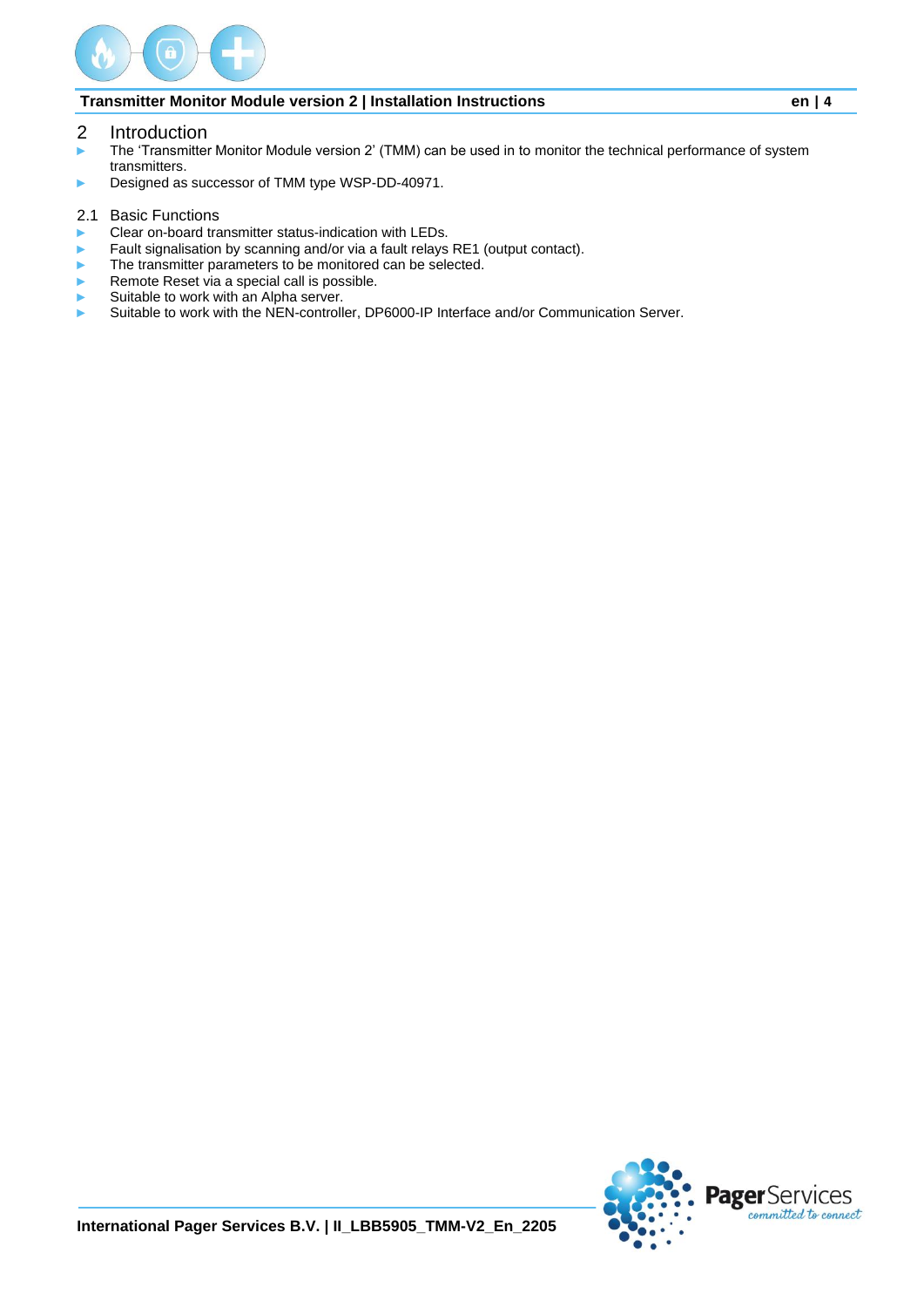

## <span id="page-4-0"></span>3 Commercial Items

| <b>Description Hardware</b>                         | <b>12NC</b>    | Tvpe nr     |                                            |
|-----------------------------------------------------|----------------|-------------|--------------------------------------------|
| <b>Transmitter Monitoring Module</b><br>version 2.0 | 8900 590 50001 | LBB 5905/00 | In each System transmitter a TMM is needed |

Each TMM is delivered with spacers, screws and a small flat-cable to be mounted in the housing of the system transmitters.

#### <span id="page-4-1"></span>3.1 Ordering

The TMM can be ordered through our website, also the actual price is indicated here. In case of questions about availability, please contact [orders@pagerservices.nl](mailto:orders@pagerservices.nl)

#### <span id="page-4-2"></span>3.2 Functional Description

► The TMM monitors several parameters of the system transmitter.

- If one of the parameters is found not to be OK, an output relays has been activated.
- The output relays controls, next to potential-free output contacts, also output contacts with an integrated resistor network to support the use of analogue input contacts (LBB5901/00).
- If programmed that way, and the TMM is scanned by an encoder through its individual address, the TMM will sent a reply-call in order to report the transmitter status to the system. If the encoder is configured that way, an automatic follow-up (technical alarm) can be raised.
- On board LED indications shows also if/which transmitter parameter is in error.
- In the Conventional mode, the parameters to be guarded cannot be selected. (Except monitoring the synchronisation signal).
- In the Extended mode, all transmitter parameters to be monitored are individually selectable.

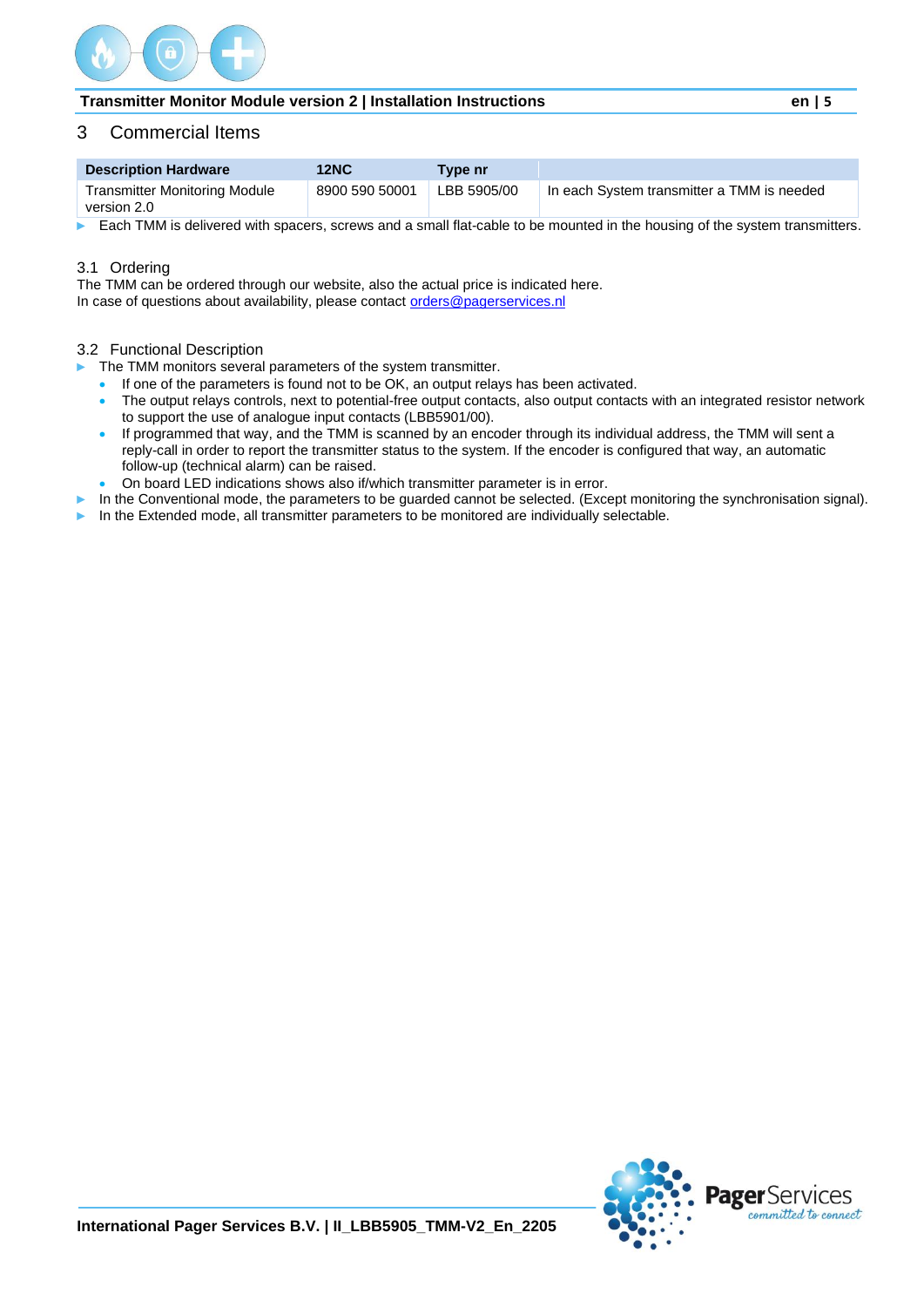

## <span id="page-5-0"></span>4 TMM Hardware description

## <span id="page-5-1"></span>4.1 Introduction

The Transmitter Monitoring Module (TMM) contains embedded firmware and works independent of the system where it is used. Monitoring the transmitters' status takes place by some digital outputs which are present at the LF-panel of the transmitter. If the transmitters' status must be monitored by an encoder, the encoder must be prepared too in order to send scan calls and to process technical alarms. In such cases the communication between the encoder and TMM runs via Paging lines 1-2.

Note: Encoders are equipment like Alpha server (with SW package LBB6513), Evac Controller LBB5900, DP6000-IP interface (LBB8001) in combination with the Communication server (LBB8000) and similar.

<span id="page-5-2"></span>

Note: Use the supplied metal spacers, screws and flat-cable when installing the TMM.

#### <span id="page-5-3"></span>4.3 Paging relay (Re2)

Because the TMM must be able always to receive a reset-call and/or scanning calls and/or sending reporting calls, the TMM is always connected (indirect) with the paging lines, therefore Re2 is continuously activated.

#### <span id="page-5-4"></span>4.4 Output contact (Re1)

- Once a fault in the transmitters' performance is detected, Re1 is always activated.
- This is independent of the work-mode settings.
- In the work-mode settings it is possible to set Re1 in Fail-safe work mode.
- X1 has 5 connection points coming from the fault relays:
	- X1-1: Common (C)
	- X1-2: Normal Open (NO)
	- X1-3: Normal Closed (NC)

#### <span id="page-5-5"></span>4.4.1 Resistor network integrated

At connector X1-4 and X1-5 a resistor network is already integrated. Therefore connector X1-4 and X1-5 can be used to connect the output contacts directly with the LBB5901/00 (Evac input contact module) without the need to create an external resistor network.



Note: Re1 works independent of the scanning function from an encoder and is activated at each (selected) error that is detected.



Λ

1 2 3 4 5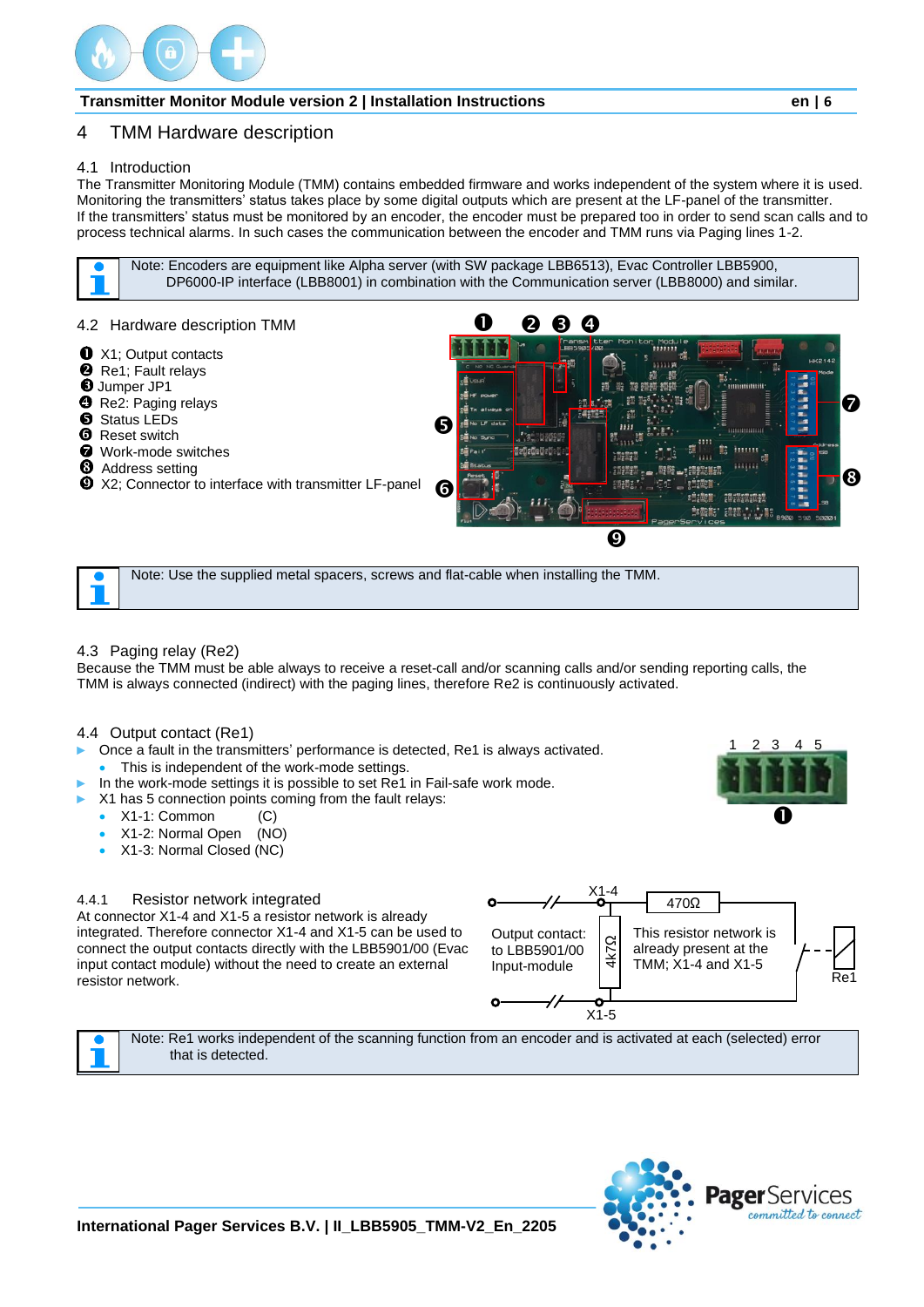

#### <span id="page-6-0"></span>4.4.2 Jumper JP1

- Jumper JP1 is related to the resistor network that is connected with the output contacts:
	- If Re1 is set to work in 'normal' mode and Re1 is in idle mode, a resistor value of 4k7 is detected at output contacts X1-4 and X1-5. (Which stands for 'not active').
	- If Re1 is set in 'normal' mode and Re1 is activated, a resistor value of 470Ω//4k7 is detected at output contacts X1-4 and X1-5. (Which stand for 'activated').
- ► If the work-mode for Re1 is set to 'Fail-safe', then Jumper JP1 must be set also in 'Fail-safe' workmode, otherwise no correct resistor value detection at the output contacts takes place, which lead in combination with the LBB5901 input contact module to inverse good/fault signalisation.

Note: In case fault signalling takes place via X1-4 and X1-5, Jumper JP1 and SK 7 must be set equally. i.e. both are set in 'Normal mode' or both are set 'Fail-safe' mode.

#### <span id="page-6-1"></span>4.5 Led indications

- Several LEDs shows the functional status of transmitter.
- If the TMM detects an error, the corresponding LED will lit to give a visual indication which error is detected.
- Next to LED indication(s), Re1 will be activated and if programmed that way, the TMM reports the error(s) to an encoder.

| <b>LED</b>     | <b>Function</b> | <b>Colour</b> |                 | <b>Remark</b>                                                         |
|----------------|-----------------|---------------|-----------------|-----------------------------------------------------------------------|
| D1             | <b>VSWR</b>     | RD.           | <b>SE</b> USI-P | Indicates if a VSWR error occurred.                                   |
| D <sub>2</sub> | <b>HF Power</b> | RD.           | $30 + 30$       | Indicates if to less HF power is detected.                            |
| D3             | TX always on    | RD.           | SETX always on  | Indicates HF power, while the transmitter is in stand-by.             |
| D4             | No LF data      | <b>RD</b>     | to UF data      | Indicates if no OOR call is received within 1 minute. (Extended mode) |
| D5             | No Sync         | RD.           | Sal No Sunc     | Indicates that problems with the Synchronisation occurred.            |
| D6             | Fail            | RD.           | <b>SE Fait</b>  | Indicates that one or more of the above errors are detected.          |
| D7             | <b>Status</b>   | <b>RD/GN</b>  | <b>Status</b>   | RD: if an error is active. GN: blinking when no errors are detected.  |



Note: If an encoder doesn't receive a reply to a scan call, and the encoder is programmed that way, a technical alarm (e.g. communication alarm) can be raised. This makes that a connection with the system is monitored in a second way.

| <b>LED</b>      | <b>Function</b> | Colour      | Remark                     |
|-----------------|-----------------|-------------|----------------------------|
| D11             | Re1             | Blue        | On, when Re1 is activated. |
| D <sub>13</sub> | Re <sub>2</sub> | <b>Blue</b> | On, when Re2 is activated. |

#### <span id="page-6-2"></span>4.6 Reset switch

- Pressing the reset switch will reset all error indicators.
- If the address or the work-mode is changed press the reset switch to confirm the new setting.

Note: In case the address or work-mode is changed, the reset switch must be pressed to confirm.

#### <span id="page-6-3"></span>4.7 Prepare the Transmitter and TMM

- Remove the 12V power from the transmitter.
- Make sure that the jumpers in the transmitter(s) are set correct (LF section and HF- part).
- Make sure that the antenna is in good order and is connected with the transmitter.
- Configure the TMM. i.e. Set the [address-](#page-7-1) an[d work-mode](#page-7-2) switches.
- Mount the TMM unit just above the transmitters' LF panel.
- Connect the 14 pole connector of the LF panel (X2) and TMM (X2) with each other, using the supplied flat cable.
	- Reconnect the 12V power with the transmitter and prepare the system transmitter for correct fault detection:
	- Set the transmitter (temporarily) in continue transmitting mode; e.g. set jumper J2 at the LF board in 'test' mode.
	- Make sure that the output power of the transmitter is set to its desired value (R4 at the LF board).
	- Adjust with R47 at the LF panel, the threshold for 'HF power' such that the 'power LED' B5 at the LF panel just lit.
	- Adjust with R51 at the LF panel, the threshold for 'VSWR error', such that the 'VSWR LED' B6 at the LF panel doesn't lit.
- When finished, set Jumper J2 at the LF Panel back in the normal position and press the reset switch at the TMM.
- Make sure that each system transmitter (TMM addresses) is configured in the encoder.





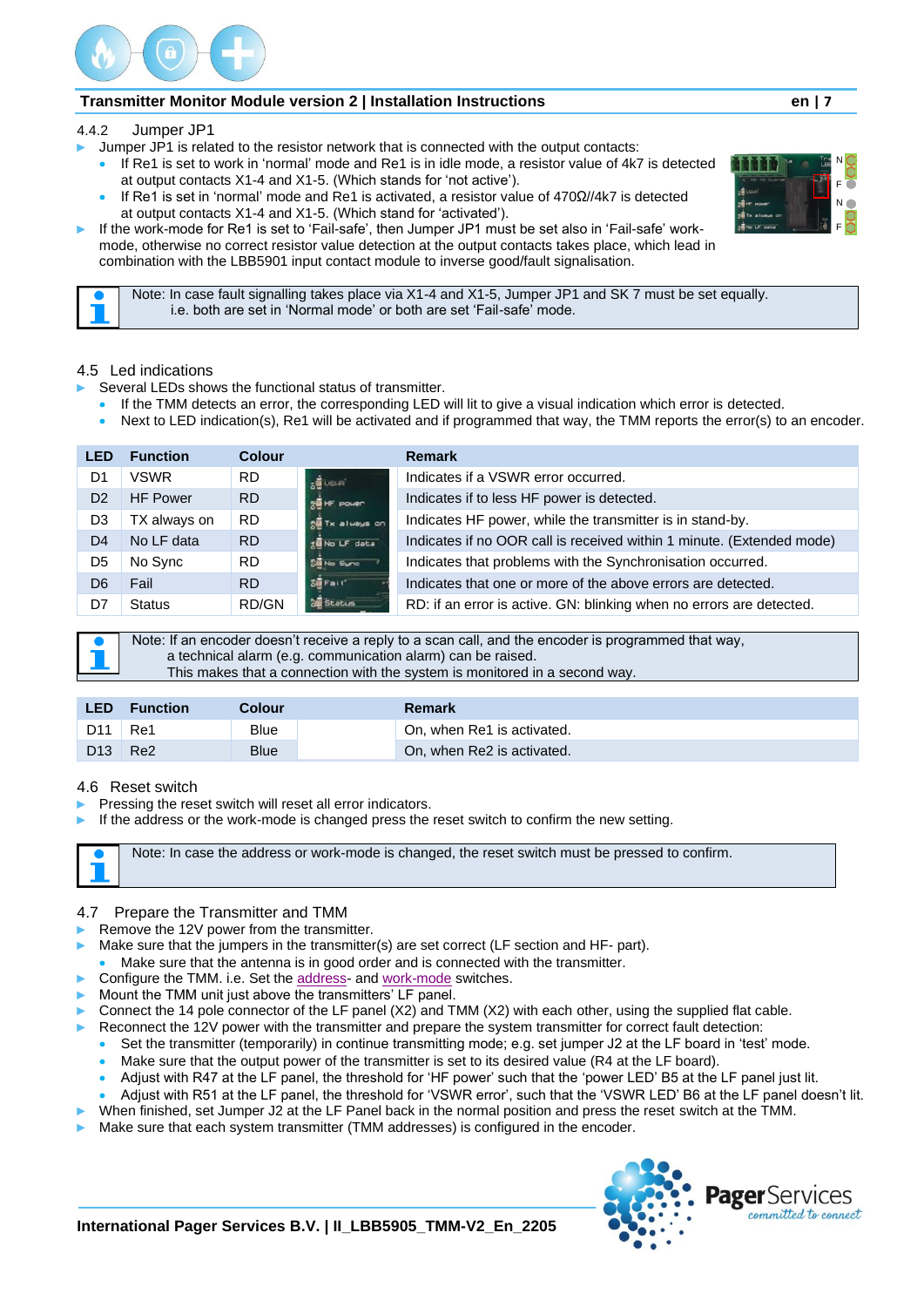

## <span id="page-7-0"></span>5 Configure the TMM

#### <span id="page-7-1"></span>5.1 Set the address of the TMM

- Each TMM must have its own unique 4 digit individual address.
- The address is set with the binary coded 'Address' switches.
	- The selectable address range is B001 to B03B.



- 
- SK8 is the LSB; this means that SK8-SK5 are used to set X1-X9 (units).<br>SK1 is the MSB: this means that SK4-SK1 are used to set 1X-BX (tens this means that SK4-SK1 are used to set 1X -BX (tens).
- To confirm the selected address, press the reset-switch.

#### Examples:

- To set address B001; only SK8 is set to 'ON'.
- To set address B013; SK4 is set to 'ON' (1<sup>hex</sup>), and SK8 and SK7 are set to 'ON' (3<sup>hex</sup>).

Note: In order to support transmitter monitoring with encoder, make sure that the address of the TMM is programmed in that encoder to.

<span id="page-7-2"></span>5.2 Set the Work-mode of the TMM

- The work-mode of the TMM is set by the 'Mode' switches 1-8. Here it is important to distinguish the setting of Work-mode switch SK8:
	- $SK8 = OFF$ ; the TMM works in the conventional mode.
- $SK8 = ON$ ; the TMM works in the extended mode.



#### <span id="page-7-3"></span>5.2.1 Conventional mode

| <b>SK</b>      | <b>Setting</b>  | <b>Function</b>          |       | <b>Explanation</b>                                          |
|----------------|-----------------|--------------------------|-------|-------------------------------------------------------------|
|                | ON <sup>1</sup> | Standalone mode          |       | $ON =$ Signalisation only via Re1.                          |
| $\overline{2}$ | ON <sup>1</sup> | Scanning                 | $-$   | ON = Scanning from encoder activated.                       |
| 3              | OFF             | Not used                 |       | n.a.                                                        |
| 4              | <b>ON</b>       | No Sync                  |       | ON = synchronisation monitored (multi transmitter systems). |
| 5              | OFF             | Not used                 | --    | n.a.                                                        |
| 6              | <b>OFF</b>      | Not used                 | я.    | n.a.                                                        |
| 7              | ON <sup>2</sup> | Fail-safe mode Re1       | $-18$ | $ON = Fail-safe mode Re1.$                                  |
| 8              | <b>OFF</b>      | <b>Conventional mode</b> |       | $OFF = Conventional mode.$                                  |

In the Conventional mode, the transmitter parameters below are monitored by the TMM: (see also ["LED indications"\)](#page-6-1)

- VSWR; Error if the VSWR is higher than the threshold set at the transmitters' LF panel.
- HF power; Error if the transmitted HF power is less than the threshold set at the transmitters' LF panel.

• No Sync; Error if the synchronisation signal is not locked; Only applicable for multi transmitter systems.

No LF data; Error if no reply to a scan-call is received (Encoder generates a communication/scan error).

Standalone mode; If SK1 is set to 'ON', the TMM doesn't reply to scan calls from encoders.

- Scanning; If SK2 is set to 'ON', the TMM expects scan calls from an encoder and reply's to scan calls.
- No Sync; If SK4 is set to 'ON', the LF-Synchronisation signal is monitored.
- Fail-safe mode RE1; If SK7 is set to 'ON', Re1 works in Fail-safe mode.

After changing the work-mode switches, the reset-switch must be pressed to confirm the new settings.

No LF data; If SK2 is set to 'ON'; AND scanning/monitoring is activated in the encoder, the connection between TMM and LF-lines is monitored, while the encoder expects a reply from the TMM (thus there is LF-data exchanged between encoder and TMM). If these settings are not done this way, a correct exchange of LF-data is NOT monitored.









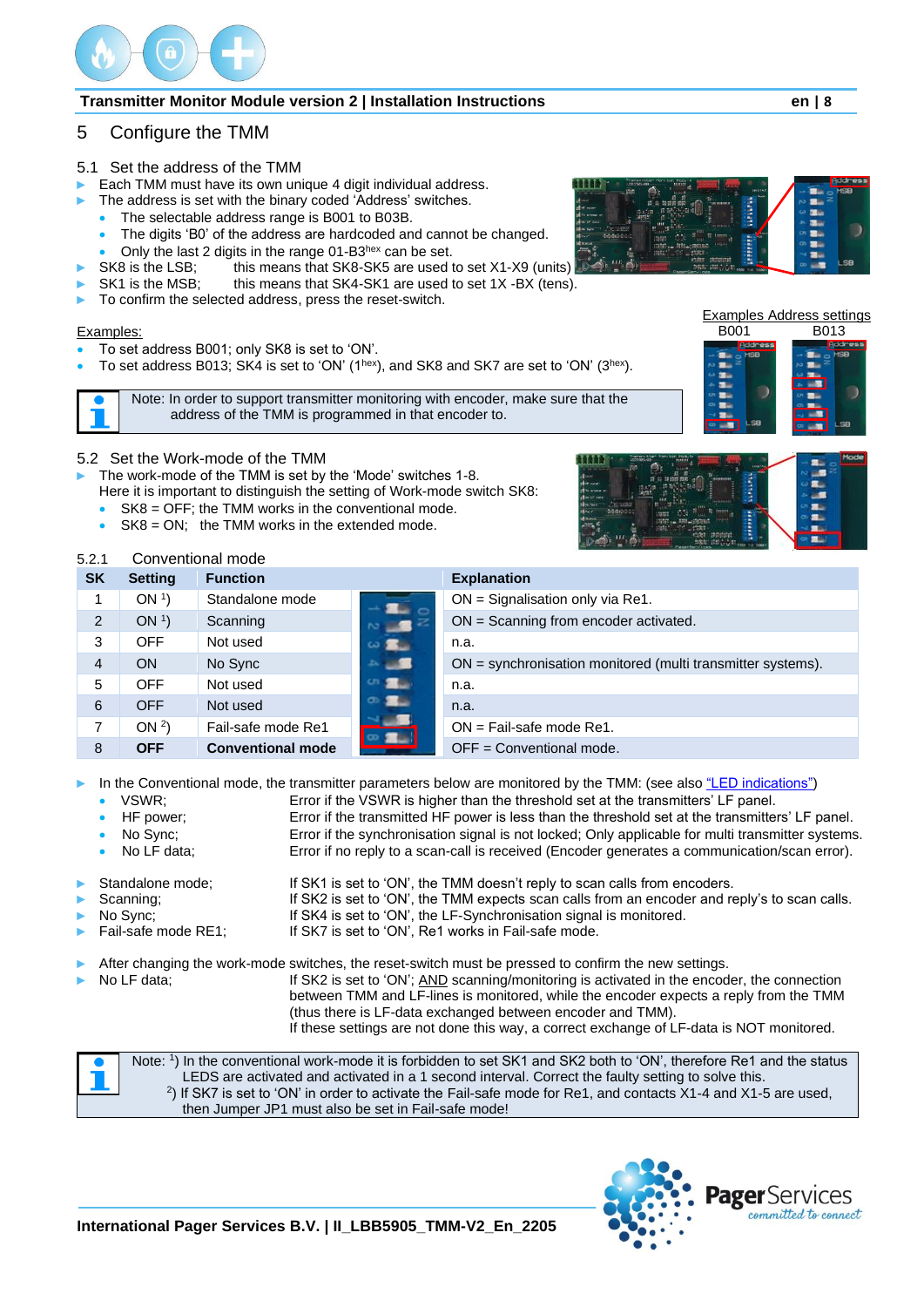

<span id="page-8-0"></span>5.2.2 Extended mode

- When SK8 is set to 'ON', the TMM works in Extended mode, The Extended mode offers extra options.
	- For each transmitter parameter, the monitoring function can be activated individually.
	- Some extra monitor options can be activated.
	- If desired the TMM replies with alphanumeric information (German).



| <b>SK</b>     | <b>Setting</b>  | <b>Function</b>      |             | <b>Explanation</b>                                          |
|---------------|-----------------|----------------------|-------------|-------------------------------------------------------------|
|               | ON              | <b>VSWR</b>          |             | $ON = VSWR$ detection.                                      |
| $\mathcal{P}$ | <b>ON</b>       | HF power             | <b>BEST</b> | $ON = Loss$ of HF power.                                    |
| 3             | <b>ON</b>       | No LF data           |             | $ON = OOR$ call detection.                                  |
| 4             | <b>ON</b>       | No Sync              | a s         | ON = Synchronisation monitored (multi transmitter systems). |
| 5             | <b>ON</b>       | TX always on         | -95         | $ON = HF$ power when transmitter is in stand-by.            |
| 6             | ON $3)$         | Short reply          |             | ON = TMM reply doesn't contain German alpha numeric message |
| 7             | ON <sup>2</sup> | Fail-safe mode Re1   | $-1$        | $ON = Fail-safe mode for Re1.$                              |
| 8             | <b>ON</b>       | <b>Extended mode</b> |             | $ON = Extended mode$ .                                      |

In the Extended mode, the transmitter parameters listed can be monitored below are monitored by the TMM: (see also the chapter ["LED indications"\)](#page-6-1).

- VSWR; Error if the VSWR is higher than the threshold set at the transmitters' LF panel.
	- HF power; Error if the transmitted HF power is less than the threshold set at the transmitters' LF panel.<br>No LF data: Error if the periodical OOR call is not received (via lines 1 and 2).
- 
- Error if the periodical OOR call is not received (via lines 1 and 2).
- No Sync; Error if the LF-synchronisation signal is not locked; applicable for multi transmitter systems. • HF power; Error if HF power is transmitted while the transmitter is idle.
	-
- 

Short reply; If set to 'ON', The TMM replies without alpha-numeric error description.<br>
Fail-safe mode; If set to 'ON', Re1 works in Fail-safe mode. If set to 'ON', Re1 works in Fail-safe mode.

- After changing the work-mode switches, the reset-switch must be pressed to confirm the new settings.
- The Out of Range (OOR) option must also be activated in the encoder!

| Note: <sup>2</sup> ) If SK7 is set to 'ON' in order to activate the Fail-safe mode for Re1, and contacts X1-4 and X1-5 are used,<br>then Jumper JP1 must also be set in Fail-safe mode! |
|-----------------------------------------------------------------------------------------------------------------------------------------------------------------------------------------|
|                                                                                                                                                                                         |

Note: <sup>3</sup> ) The setting 'Short reply' is only relevant in combination with the alpha server. If set to 'OFF', the TMM will reply to a scan call including alphanumeric information in the German language. This alphanumeric information is visible when in the alpha server the line monitoring function is activated. If the TMM is not used in combination with an Alpha server set SK6 to 'ON'.

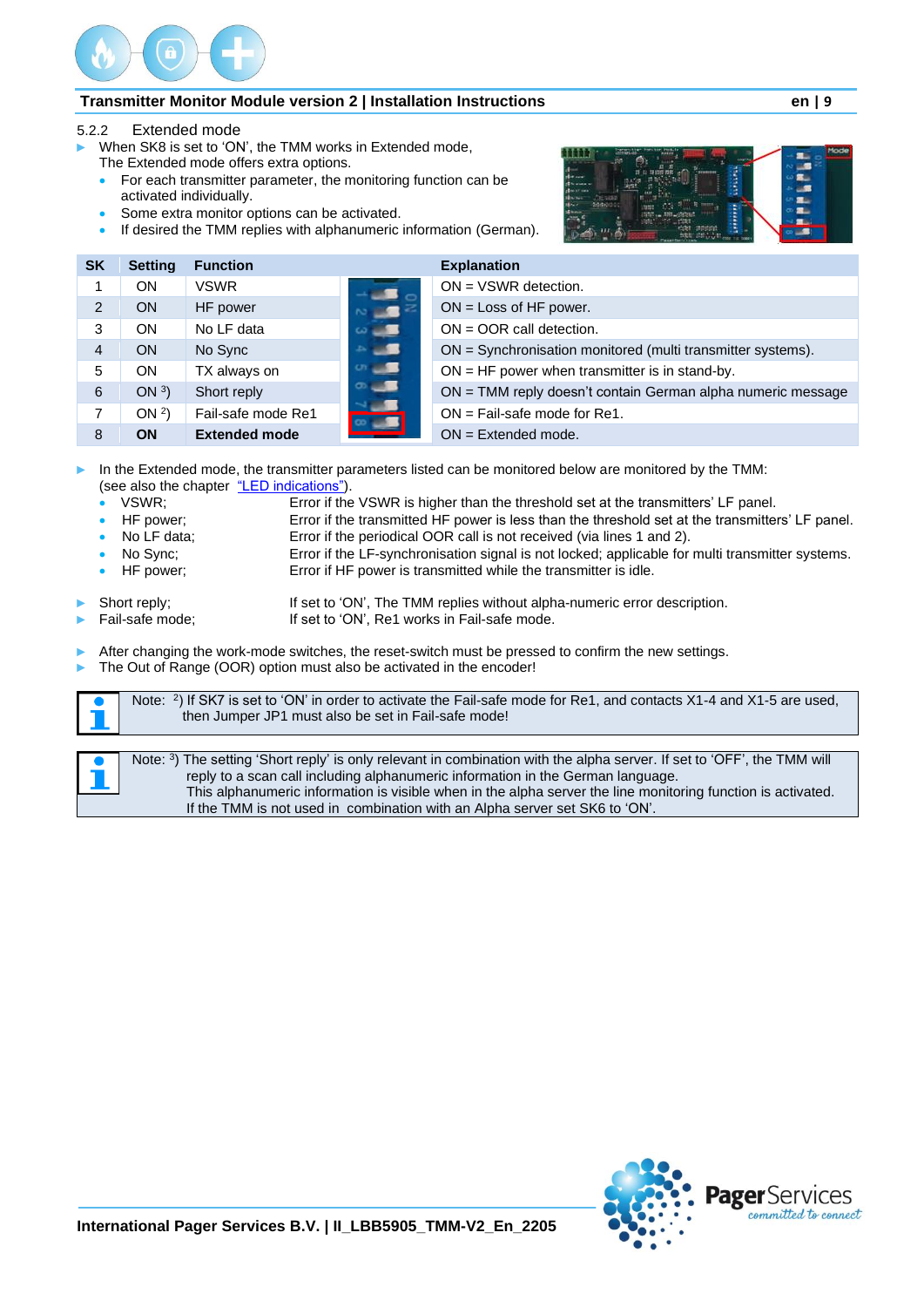

#### <span id="page-9-0"></span>5.3 Calls and reporting

Calls to the TMM have the format <address><bleep-code><numeric info>. The Modeword is ignored, however in the reply from the TMM a mode word can be present. Depending of the work-mode settings an alphanumeric part can be present to. All communication from/to the TMM takes place over the paging lines.

#### <span id="page-9-1"></span>5.3.1 Manual calls

- ► Scan call
	- To send a scan call to TMM with address B001, use the format: B001 0 00000.
	- The TMM will respond with a call: B001 0 0X000 (and optionally an alpha text).
- ► Reset call
	- To send a reset call to clear the error status of the TMM use the format: B001 0 FF000
	- In this case the TMM will not sent a reply in return.
- ► Firmware version
	- It is possible to check the Firmware version of the TMM, the alphanumeric part of the reply from the TMM includes the firmware version and a date stamp.
	- To send a 'FW request call' to an TMM with address B001, use the format: B001 F 00000.

#### <span id="page-9-2"></span>5.3.2 Status calls

- The table below shows the content of the status calls as a result to a scan call: (as example address B001 is used).
- The format of an automatic or manual scan call is: B001 0 00000.
- If in the extended mode 'short reply' is set, no alphanumeric part in the scanning reply, the mode word is 00000 then.
- Note that the error indication is reported through the numeric info of the call.

| <b>Address</b> | <b>Bleep</b><br>code | <b>Numeric</b><br><b>Info</b> | Modeword <sup>4</sup> ) | Alphanumeric part <sup>5</sup> ) | <b>Remark</b><br>(see also "LED indications") |
|----------------|----------------------|-------------------------------|-------------------------|----------------------------------|-----------------------------------------------|
| <b>B001</b>    | 0                    | 01000                         | 00006                   | SENDER GETASTED OK               | No errors detected                            |
| <b>B001</b>    | $\mathbf 0$          | 03000                         | 00006                   | REGELSPANNUNG NOK                | No correct sync signal                        |
| <b>B001</b>    | 0                    | 04000                         | 00006                   | 6,6Khz FAILED                    | No sync                                       |
| <b>B001</b>    | $\Omega$             | 05000                         | 00006                   | HF LEISTUNG ZU GERING            | HF power                                      |
| <b>B001</b>    | 0                    | 08000                         | 00006                   | <b>ANTENNE ERROR</b>             | <b>VSWR</b>                                   |
| <b>B001</b>    | $\Omega$             | 06000                         | 00006                   | <b>HF LEISTUNG IN STAND-BY</b>   | TX Always on                                  |
| <b>B001</b>    | 0                    | 0A000                         | 00006                   | DP CODE NOK                      | No LF data (only in extended mode)            |

| <b>Other</b><br>calls: | <b>Bleep</b><br>code | <b>Numeric</b><br><b>Info</b> | Modeword $\frac{1}{2}$   | Alphanumeric part         | <b>Remark</b>                   |
|------------------------|----------------------|-------------------------------|--------------------------|---------------------------|---------------------------------|
| <b>B001</b>            | 0                    | 00000                         | $\overline{\phantom{0}}$ |                           | Scan call (manual or automatic) |
| <b>B001</b>            | 0                    | FF000                         | $\blacksquare$           | $\overline{\phantom{0}}$  | To reset the error indicators   |
| <b>B001</b>            | F                    | 00000                         | $\sim$                   |                           | FW request call                 |
| <b>B001</b>            | F                    | 00000                         | 00006                    | e.g. 014 and a date stamp | Result of a 'FW request call'   |

Note: <sup>4</sup>) The content of the mode word is dependant of the setting of SK6 in the extended mode. 5 ) The presence of the alphanumeric text is content is dependant of the setting of SK6 in the extended mode.